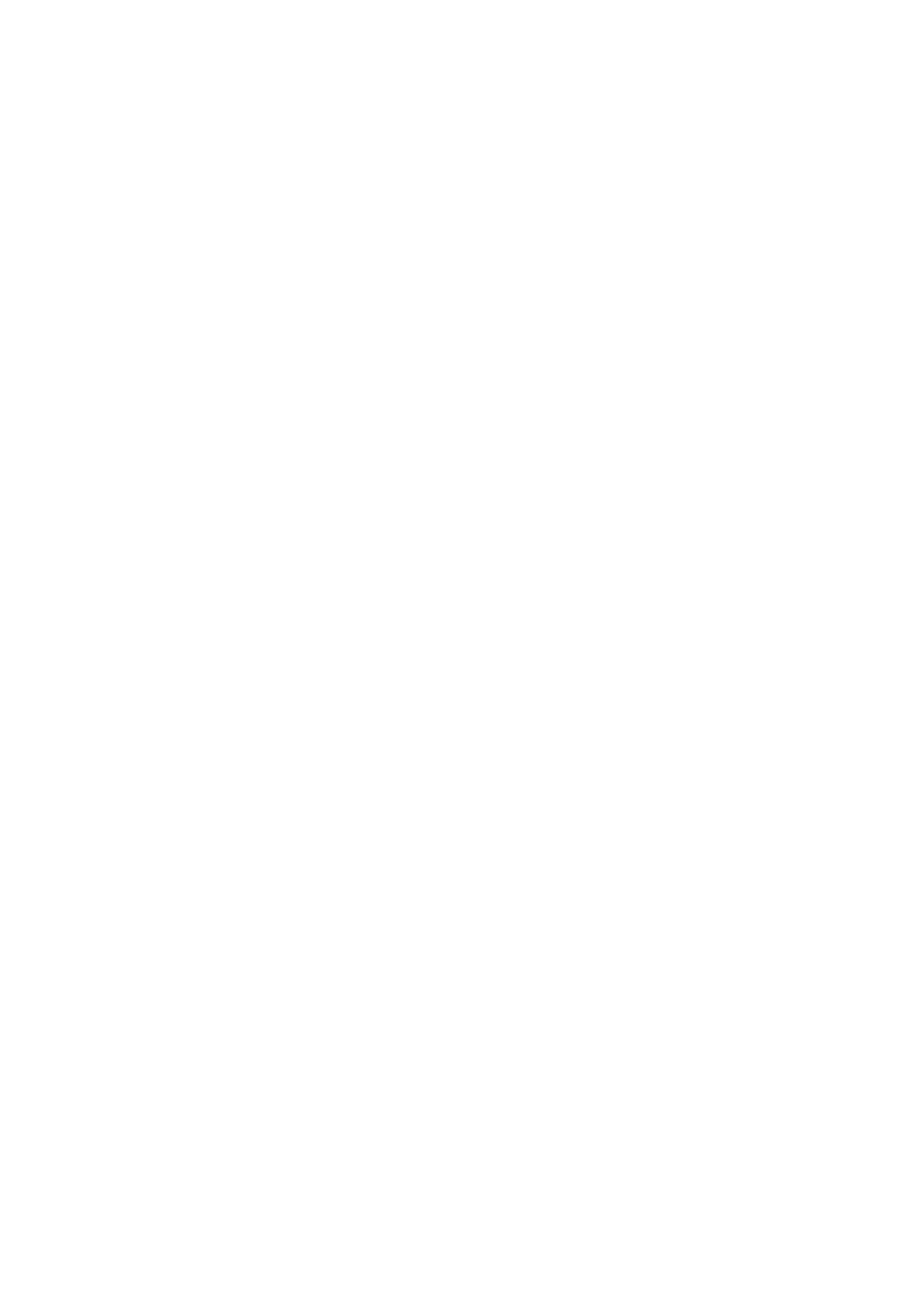# **PROGRAMME**

#### **Mozart – Ave verum corpus**

### **Arditi – Il Bacio**

#### **Brahms – O Gott, du frommer Gott** Chorale Preludes op.122 No.7

**McDowall – Ave Maris Stella (**Hail star of the sea)

Interval *20 minutes*

### **Brahms – Ein Deutsches Requiem**

Selig sind, die da Leid tragen *Blessed are they that mourn*

Denn alles Fleisch es ist wie Gras *For all flesh is as grass*

Herr, lehre doch mich, *Therefore be patient, brethren*

Wie lieblich sind deine Wohnungen *How lovely is your dwelling place*

> Ihr habt nun Traurigkeit *Now you are sad*

Denn wir haben hie keine bleibende Statt *For here we have no abiding city*

> Selig sind die Toten *Blessed are the dead*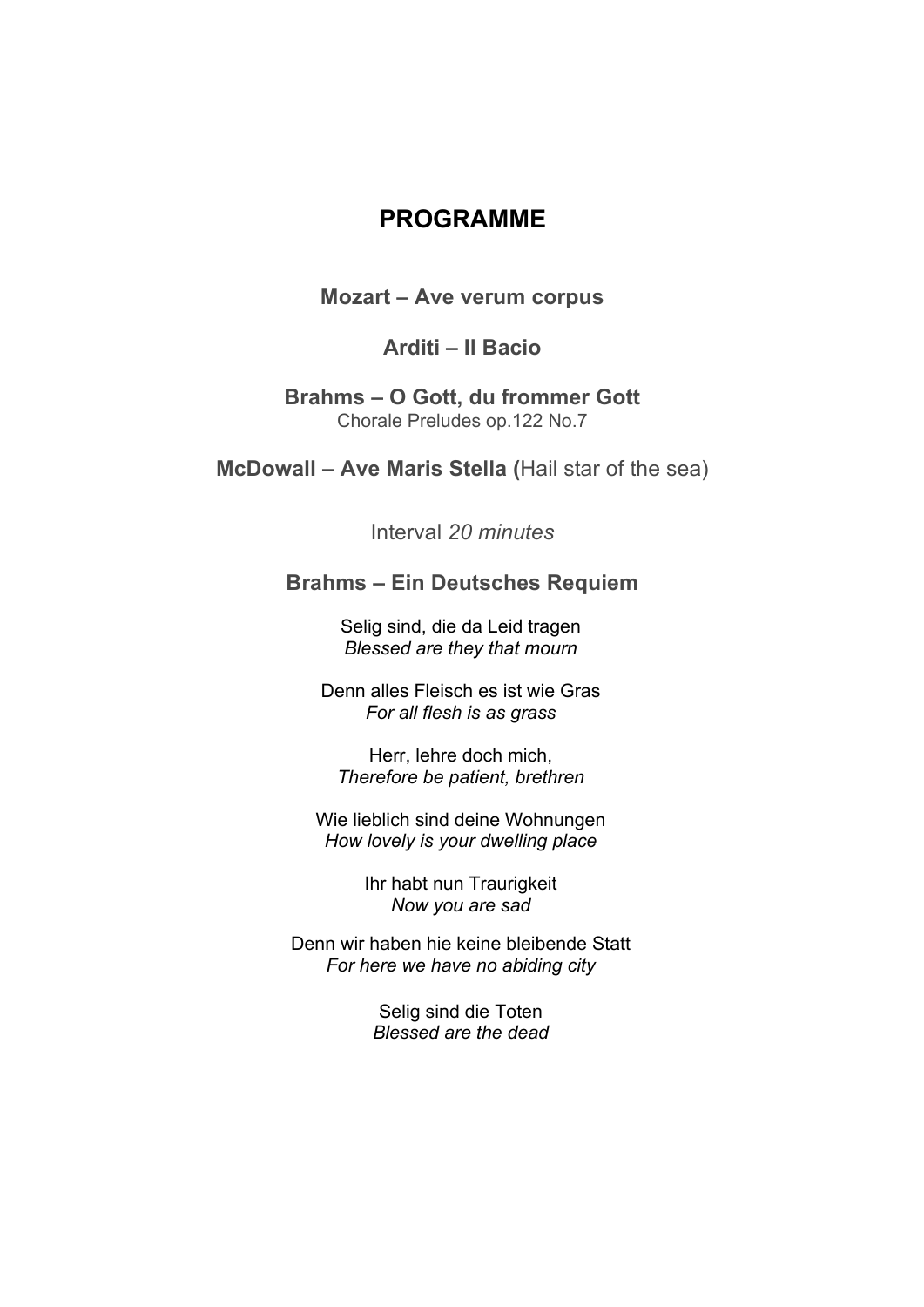#### Ave verum corpus **Molfgang Amadeus Mozart** (1756-1791)

Mozart's final completed sacred work was written on 17 June 1791, for the feast of Corpus Christi at the request of Anton Stoll, choirmaster at Baden where Mozart was visiting with his wife Constanze. It is widely regarded as one of the most beautiful pieces of music ever composed.

Ave verum corpus natum ex Maria Virgine, vere passum, immolatum in cruce pro homine, cujus latus perforatum vero fluxit et sanguine, esto nobis praegustatum mortis in examine. O clemens, O pie, O dulcis Jesu, Fili Mariae.

*Jesu, Word of God Incarnate, of the virgin Mary born, On the cross thy sacred body for us men with nails was torn. Cleanse us, by thy blood and water streaming from thy pierced side; Feed us with thy body broken, now in death's agony! O gentle Jesu, hear us Son of Mary*

### **Il Bacio** (The Kiss) **Luigi Arditi** (1822-1903)

Arditi began his musical career as a violinist and studied music at the Conservatory of Milan, also making his debut as a Director. He went on to conduct opera throughout Italy and visited America where he remained for a while, conducting operas in New York, Philadelphia and other cities until 1856. Subsequently he decided to settle in London, also conducting in other major cities throughout Europe. After 1885, he remained in England, conducting at Covent Garden and in various prestigious theatres and promenade concerts in London's parks. He composed several operas and also wrote numerous songs and vocal waltzes of which *Il Bacio* is the most popular, composed to a text specially written by baritone Gottardo Aldighieri.

Sulle labra se potessi dolce un bacio ti darei Tutte ti direi le dolcezze dell'amor. Sempre assisa te d'appresso, mille gaudii ti direi, Ah! ti direi. Ed i palpiti udirei che rispondono al mio cor. Gemme e perle non desio, non son vaga d'altro affetto. Un tuo sguardo è il mio diletto, un tuo bacio è il mio tesor. Ah! Vieni! ah vien! più non tardare a me! Ah vien! nell'ebbrezza d'un amplesso ch'io viva! Ah!

*If I could only give you a kiss on your lips, It would tell you all the delights of love, Abiding to speak a thousand joys to you! Ah, thus it would speak to you along with my heart's palpitations. I do not desire gems or pearls, nor do I seek others' affections. Your look is my delight, your kiss is my treasure. Ah! Come! Do not delay! Ah! Come! Let us enjoy love's life-giving intoxication. Ah!*

### **O Gott, du frommer Gott** Johannes Brahms (1833-1897)

*O Gott, du frommer Gott (O God, you pious God)* is one of the beautiful Eleven Chorale Preludes, Opus 122, a collection of works for organ written in 1896 at the end of the composer's life and published posthumously in 1902. They are based on verses of Lutheran chorales.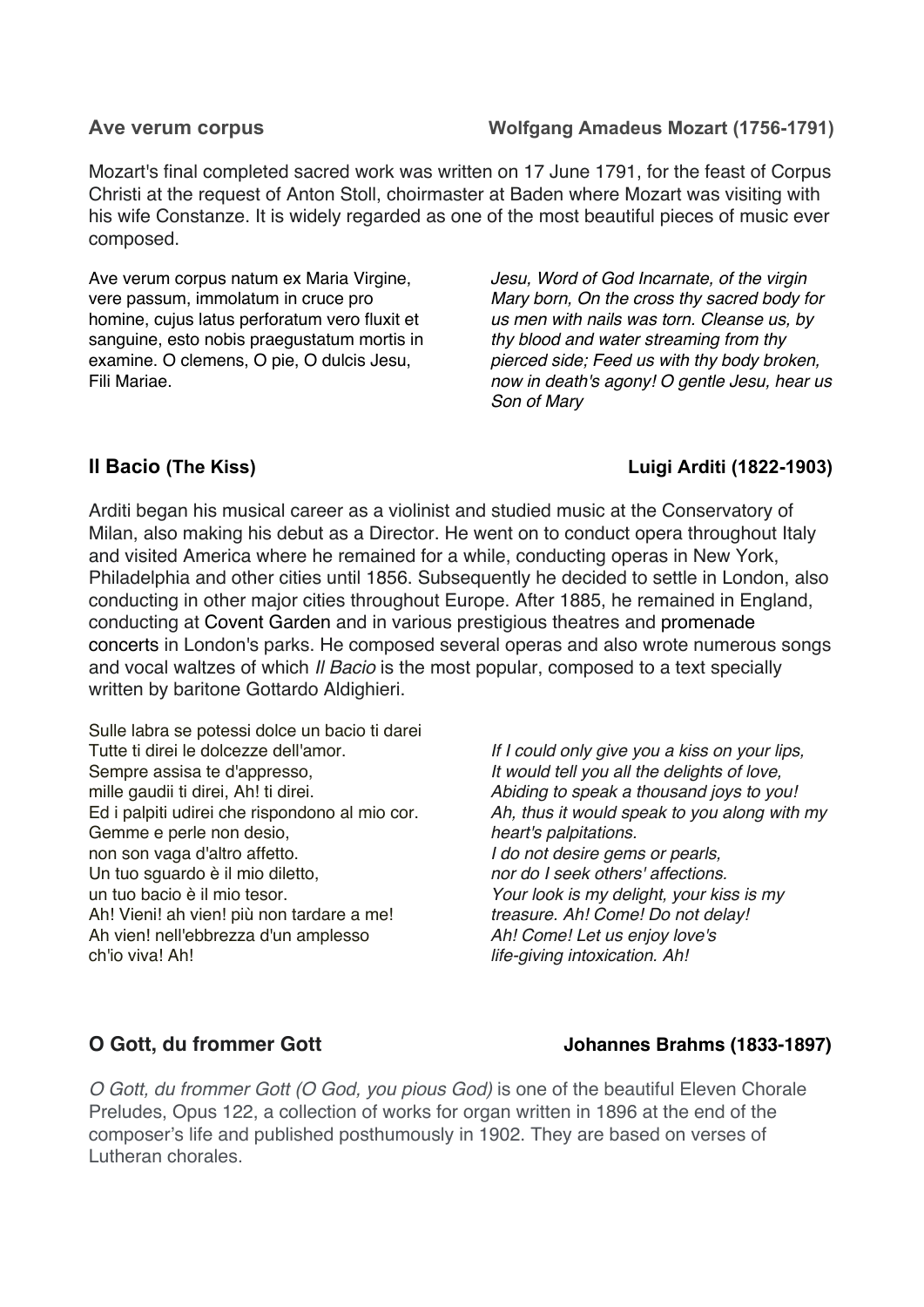*Ave maris stella* (Hail star of the sea) was commissioned by The Portsmouth Grammar School and premiered on Armistice Day 2001. This work bears the dedication *pro pace,* and is inspired by the words of Woodrow Wilson: "The freedom of the seas is the *sine qua non* of peace, equality and cooperation".

#### **Composer's Note**

I had already started work on *Ave maris stella* when the events of 9/11 forced me to reconsider my choice of words. Suddenly my selection of war poetry seemed too disturbing, too provocative and raw for such a sensitive occasion as Armistice Day. I thought again about the text, wanting to bring something to the work that would have a more personal significance for Portsmouth Grammar School and for the City of Portsmouth with its great naval heritage.

The texts are taken from the Vesper hymn to the Virgin Mary *Ave maris stella* and two psalms in the Vulgate: Psalm 106, *Qui descendunt* (They that go down to the sea in ships), and Psalm 26, *Dominus illuminatio mea* (The Lord is my light). This last psalm is associated with the Founder of the school, Dr William Smith, who was at Christ Church, Oxford. *Dominus illuminatio mea,* the Oxford University motto, can be seen in one of the three stained glass panels of the school's Boer War Memorial window in Portsmouth Cathedral commemorating those who lost their lives.

Ave, maris stella, Dei Mater alma, Atque semper Virgo, Felix caeli porta.

Solve vincla reis, Profer lumen caecis, Mala nostra pelle, Bona cuncta posce.

Dominus illuminati mea et salutare meum. Dominus fortitudo vitae meae quem formidabo?

Qui descendunt in mare navibus facientes opus in aquis multis, Ipsi viderunt opera Domini et mirabilia eius in profundo. Diixit et surrexit ventus tempestatis. Ascendunt in caelum et descendunt in abyssos.

Clamabunt autem ad Dominum in tribulation sua et de angustia educet eos. Statuet turbinem in tranquillitatem.

Dominus illuminati mea et salutare meum.

Vitam praesta puram, Iter para tutum, Ut videntes Jesum, Semper collaetemur.

Sit laus Deo Patri, Summo Christo decus Spiritui sancto, Tribus honor unus.

*Hail star of the sea, loving Mother of God, and ever a virgin, Auspicious gate of heaven.*

*Release the chains of the guilty, Bring light to the blind, Take away our sins, For all blessings pray.*

*The Lord is my light and my salvation. The Lord is the strength of my life; of whom then shall I be afraid?*

*They that go down to the sea in ships and occupy their business in great waters, see the works of the Lord and his wonders in the deep.*

*For at his word, the stormy wind arises. They are carried up to heaven and down again to the deep. So when they cry unto the Lord in their trouble,* 

*he delivers them from their distress for he makes the storm to cease.*

*The Lord is my light and my salvation.*

*Keep life pure, Make the journey safe, So that, seeing Jesus, We may always rejoice together.*

*Let there be praise to God the Father, Glory to Christ in the highest, To the Holy Spirit, One honour in three.*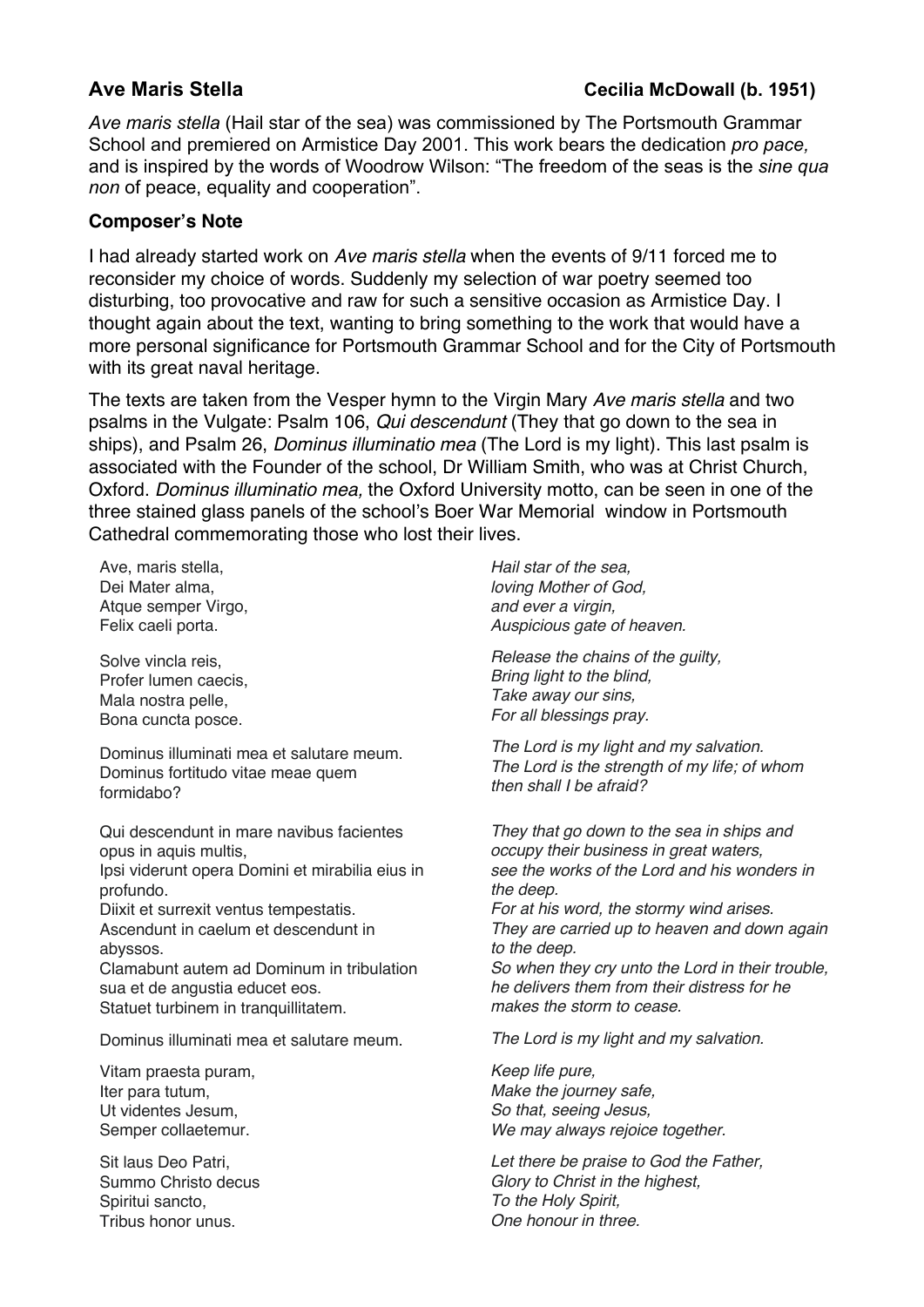### **Ein Deutsches Requiem, Op. 45 Johannes Brahms (1833-1897)**

Brahms was born in Hamburg, the son of an itinerant musician, and his musical talent was clear at an early age. At twenty he toured with the Hungarian violinist Reményi, and came to the notice of Joachim and Liszt, who helped him forward. Later, as composer, performer and teacher he travelled widely in Europe. He was an introvert and his relationships with others were often awkward, yet he formed some lasting friendships – notably with Robert and Clara Schumann who were both major influences. Robert Schumann's attempted suicide, mental illness and death in 1856 shattered him and led to something of a hiatus in his musical career. His equivocal relationship with CIara, bordering on mutual love, did not lead to the marriage which both seemed to want. Brahms' own family situation was unhappy. His parents drifted apart and this grieved him. But it would be wrong to infer that his life was all dark. There were many happy periods, particularly on his musical tours.

The German Requiem is inspired by grief - latent when Robert Schumann died and heightened by the death of Brahms' mother in 1865. The work is not the traditional musical setting of the Latin mass for the dead and eschews the terror of the Judgement Day. Instead, Brahms selected texts from the Lutheran Bible (hence "A German Requiem") which console the living. In doing so, he explicitly rejected a friend's advice to include evangelical material emphasising personal redemption through the Crucifixion.

The first movement, based upon one of the Beatitudes (Blessed are they that mourn), is sombre and mainly restrained. Later, there is a promise that tears will turn to rejoicing. The second movement contrasts the transience of man and the permanence of God. The texts come from St Peter, St James, and Isaiah. The solemn minor-key march reminds us that all flesh is as grass but the movement concludes on a theme of hope, with a splendid fugue - "die Erlöseten des Herrn werden wiederkommen" (the redeemed of the Lord shall return). The third movement comprises a baritone solo, echoed by the chorus. The text, from Psalm 39, emphasises the frailty of man but the message of consolation and hope is again embodied in a joyous fugue - "der Gerechten Seelen sind in Gottes Hand" (the righteous souls are in the hand of God).

The fourth, and perhaps best-known, movement is a beautiful, lilting setting of part of Psalm 84 (How lovely are thy dwellings) in which the text and the music combine with moving effect. The fifth movement is primarily a soprano solo. The choir comment on her solo, sotto voce, in some of the most beautiful passages Brahms ever wrote. The movement was written following the death of his mother, after he had composed the rest of the work. It speaks of the comfort God offers to those who mourn, drawing on material from St John, Isaiah, and Ecclesiasticus.

The text of the sixth movement is taken from Hebrews, Corinthians, and Revelation. It starts with a baritone solo, followed by a rather solemn chorus in strict march tempo, reminding us again of man's impermanence - "Denn wir haben hier keine bleibende Statt" (we have no abiding city here). Brahms then portrays the Day of Judgement, but in a hopeful rather than a terrifying way. He dismisses with contempt the forces of evil - Death, where is thy sting? Hell, where is thy victory? The movement concludes with a glorious complex fugue praising God the true victor - "Herr, du bist würdig" (Lord, thou art worthy). Again, the music is a perfect complement to the German text. The last movement is entirely consolatory, beginning with the text, from Revelation, "Blessed are the dead which die in the Lord". The music and chorus revert to the opening theme of the work, and the conclusion is impressively quiet.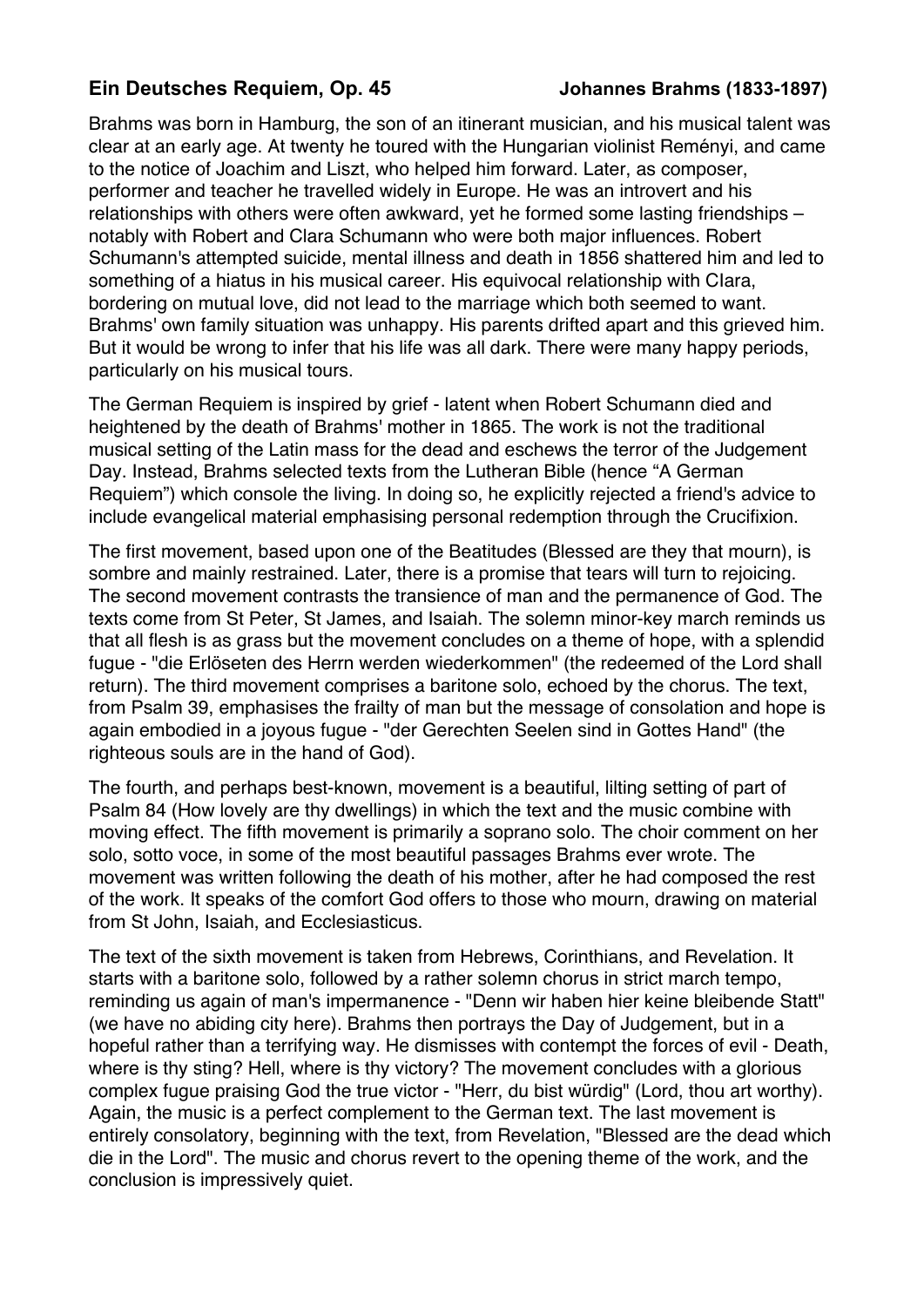#### **A GERMAN REQUIEM**

#### **Part 1**

Selig sind, die da Leid tragen denn sie sollen getröstet werden. Die mit Tränen säen werden mit Freuden erntern. Sie gehen hin und weinen und tragen edlen Samen, und kommen mit Freuden und bringen ihre Garben.

*Blessed are they that mourn, for they shall be comforted. They that sow in tears shall reap in joy. They that go forth and weep, bearing precious seed, shall come again rejoicing, bringing their sheaves with them.*

#### **Part 2**

Denn alles Fleisch es ist wie Gras und alle Herrlichkeit des Menschen wie des Grases Blumen. Das Gras ist verdorret, und die Blume abgefallen. So seid nun geduldig, liebe Brüder, bis auf die Zukunft des Herrn. Siehe, ein Ackermann wartet auf die köstliche Frucht der Erde und ist geduldig darüber, bis er empfahe den Morgenregen und Abendregen. So seid geduldig. Denn alles Fleisch es ist wie Gras und alle Herrlichkeit des Menschen wie des Grases Blumen. Das Gras ist verdorret und die Blume abgefallen.

Aber des Herrn Wort bleibet in Ewigkeit. Die Erlöseten des Herrn werden wieder kommen und gen Zion kommen mit Jauchzen; Freude, ewige Freude, wird über ihrem Haupte sein; Freude und Wonne werden sie ergreifen, und Schmerz und Seufzen wird weg müssen.

*For all flesh is as grass, and all the glory of man is as the flower of the field. The grass is withered, and its flower is fallen. Therefore be patient, brothers for the Lord will come. See how the farmer waits for the precious fruit of the earth and is patient, until it receives in time the morning and evening rain. So be patient. For all flesh is as grass, and all the glory of man is as the flower of the field. The grass is withered, and its flower is fallen.*

*But the word of the Lord endures for ever. The redeemed of the Lord shall return and come to Zion with joyful songs; Everlasting joy shall be upon their heads; they shall obtain joy and gladness, and sorrow and sighing shall flee away.*

#### **Part 3**

Herr, lehre doch mich, daß ein Ende mit mir haben muß, und mein leben ein Ziel hat, und ich davon muß. Siehe, meine Tage sind einer Hand breit vor dir, und mein Leben ist wie nichts vor dir. Ach, wie gar nichts sind alle Menschen, die doch so sicher leben. Sie gehen daher wie ein Schemen, und machen ihnen viel vergebliche Unruhe; sie sammeln und wissen nicht, wer es kriegen wird.

Nun Herr, wes soll ich mich trösten? Ich hoffe auf dich. Der Gerechten Seelen sind in Gottes Hand und keine Qual rühret sie an.

*Lord, let me know mine end, and the number of my days, that I have left to live. Behold, my days are but a span and my lifetime is as nothing to you. Ah, all men count for nothing even as they live. They move like phantoms, making themselves pointlessly discontent; they pile up riches and know not for whom. Now, Lord, what comfort is there for me? My hope is in thee.*

*The righteous souls are in God's hand, and no anguish shall touch them.*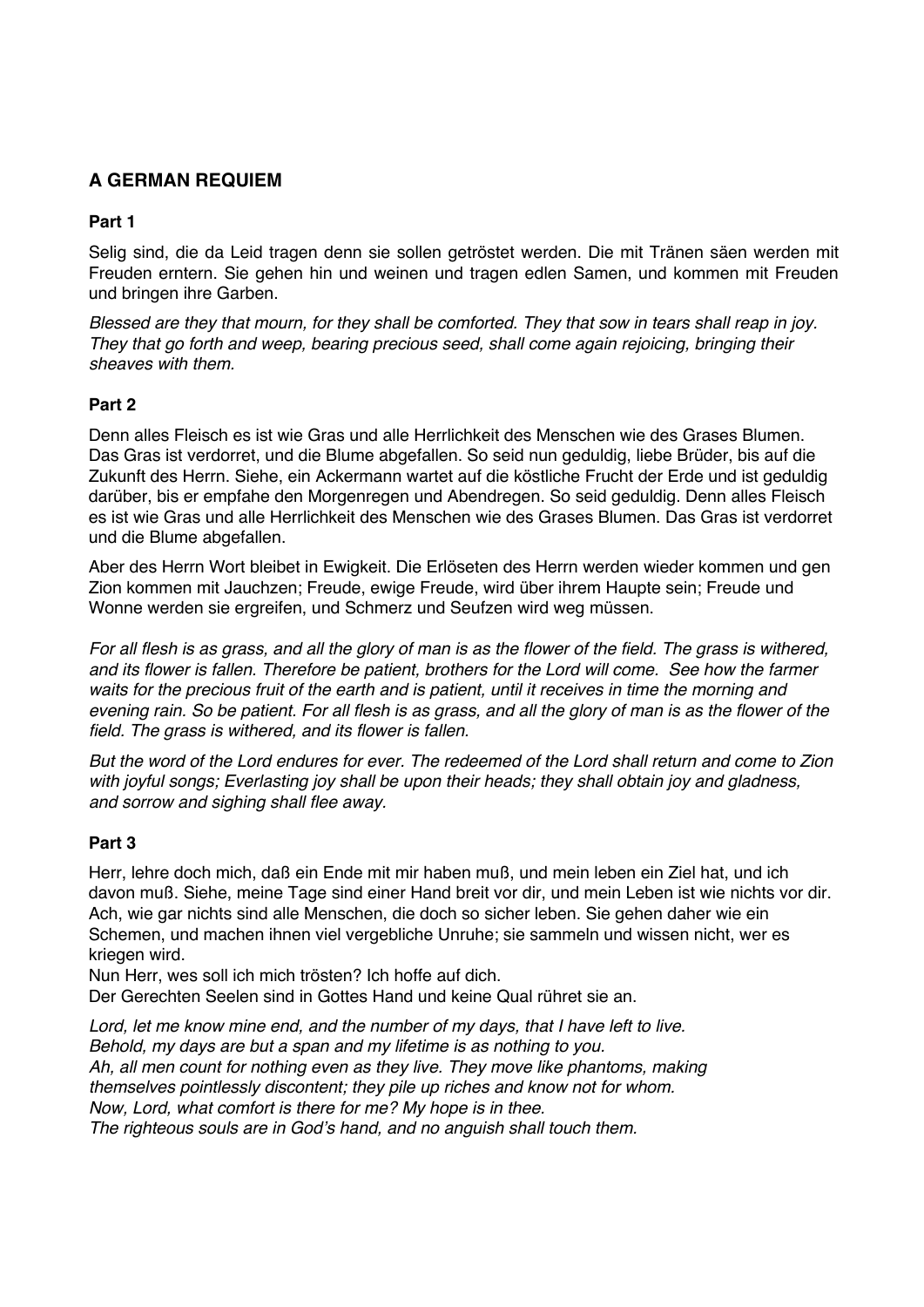#### **Part 4**

Wie lieblich sind deine Wohnungen, Herr Zebaoth! Meine Seele verlanget und sehnet sich nach den Vorhöfen des Herrn; Mein Leib und Seele freuen sich in dem lebendigen Gott. Wohl denen, die in deinem Hause wohnen, die loben dich immerdar.

*How lovely is your dwelling place, O Lord of Hosts! My soul longs and yearns for the courts of the Lord. My heart and soul rejoice in the living God. Blessed are they that dwell in your house, they praise you evermore.*

#### **Part 5**

Ihr habt nun Traurigkeit; aber ich will euch wieder sehen, und euer Herz soll sich freuen, und euer Freude soll niemand von euch nehmen. Ich will euch trösten wie einen seine Mutter tröstet. Sehet mich an: ich habe eine kleine Zeit Mühe und Arbeit gehabt und habe großen Trost funden.

*Now you are sad; but I will see you again and your heart will rejoice, and no man will take your joy from you. I will comfort you as a mother comforts you. Regard me: I have suffered toils and tribulations for a little while and have found great consolation.*

#### **Part 6**

Denn wir haben hie keine bleibende Statt sondern die Zukünftige suchen wir. Siehe, ich sage euch ein Geheimnis: Wir werden nicht alle entschlafen, wir werden aber alle verwandelt werden; und dasselbige plötzlich in einem Augenblick, zu der Zeit der letzen Posaune.

Denn es wird die Posaune schallen und die Toten werden auferstehen unverweslich; und wir werden verwandelt werden. Dann wird erfüllet werden das Wort, das geschreiben steht. Der Tod ist verschlungen in den Sieg. Tod, wo ist dein Stachel? Hölle, wo ist dein Sieg?

Herr, du bist würdig zu nehmen preis und Ehre und Kraft, denn du hast alle Dinge erschaffen, und durch deinen Willen haben sie das Wesen und sind geschaffen.

*For here we have no abiding city, but we are looking for the one to come. Behold, I tell you a mystery: We shall not all sleep, but we shall be changed, suddenly, in the twinkling of an eye at the last trump.*

*The trumpet shall sound and the dead will be raised incorruptible, and we shall be changed. Then shall be brought to pass the saying that is written, Death is swallowed up in victory. Death, where is thy sting? Hell, where is thy victory!*

*Lord, you are worthy to receive honour, glory and power: for you have created all things, and through your will they are, and were created.*

#### **Part 7**

Selig sind die Toten, die in dem Herren Sterben, von nun an. Ja, der Geist spricht, daß sie ruhen von ihrer Arbeit denn ihre Werke folgen ihnen nach.

*Blessed are the dead who die in the Lord from henceforth: Yes, says the Spirit, for they rest from their labours; and their works follow after them.*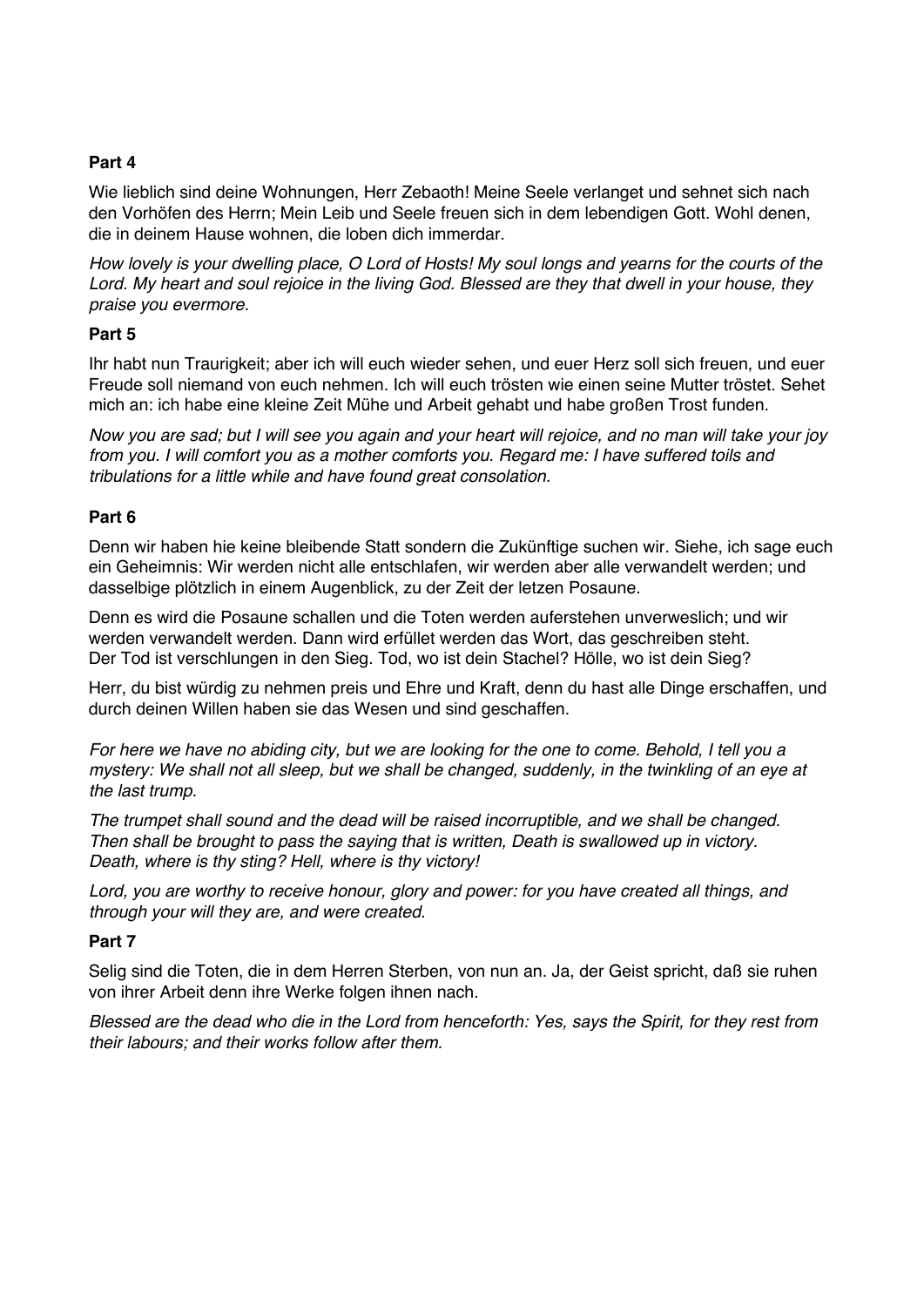# **Monica McGhee**

Monica began her classical music training as a pianist on the Junior Programme at the Royal Scottish Academy of Music and Drama (now the Royal Conservatoire of Scotland) when she was 13. She spent four years studying piano and voice whilst playing trumpet in the orchestra before being accepted onto the BMus course in 2006 to study voice. Whilst there she enjoyed much competition success and appeared in a range of opera productions in chorus but more notably in the role of Gherardino in the RSAMD Scottish Opera co-production of *Gianni Schicchi* in 2007 and creating the role of Else in the 2010 world premiere of *Kaspar Hauser.*

Monica then moved to London to spend a summer singing with Grange Park Opera before joining the Royal College of Music on their Masters in Vocal Performance Course where her studies were generously supported by several trusts and scholarships. She graduated with Distinction in 2012, going on to sing with some of the country's leading orchestras, appearing at The Barbican Centre, Bridgewater Hall, Birmingham Symphony, Liverpool Philharmonic Hall and Buckingham Palace. In 2013-14 she joined English National Opera's 'Opera Works' course and since has taken an active part in ENO's Baylis programme singing Leila for their 2014 Pearl Fishers project and in 2016 singing Cio Cio San for the many community projects of *Madame Butterfly.* In the spring of 2016 she sang the role of the Wise Woman in the world premiere of *The Glass Knight* at Saffron Hall.

Monica is passionate about bringing music education to children and in 2012 she became an ambassador for the Prince's Foundation for Children in the Arts, even running the London Royal Parks half marathon for this cause in 2013. She wrote a musical version of Macbeth for children which was performed in the summer of 2016.

In 2017 Monica was given a devastating diagnosis of thyroid cancer and underwent emergency surgery and treatment. She was delighted to receive the all-clear mid 2017 and returned to the stage 6 months after her surgery to sing Leila for Opera Bohemia in a Scottish touring production of The Pearl Fishers. Monica has since also sung internationally firstly with the Royal Opera House tour in Japan and then in Sweeney Todd with Bergen Nasjonale Opera. In September 2020 she joined the National Opera Studio as the Soprano Young Artist for the 2020-2021 season.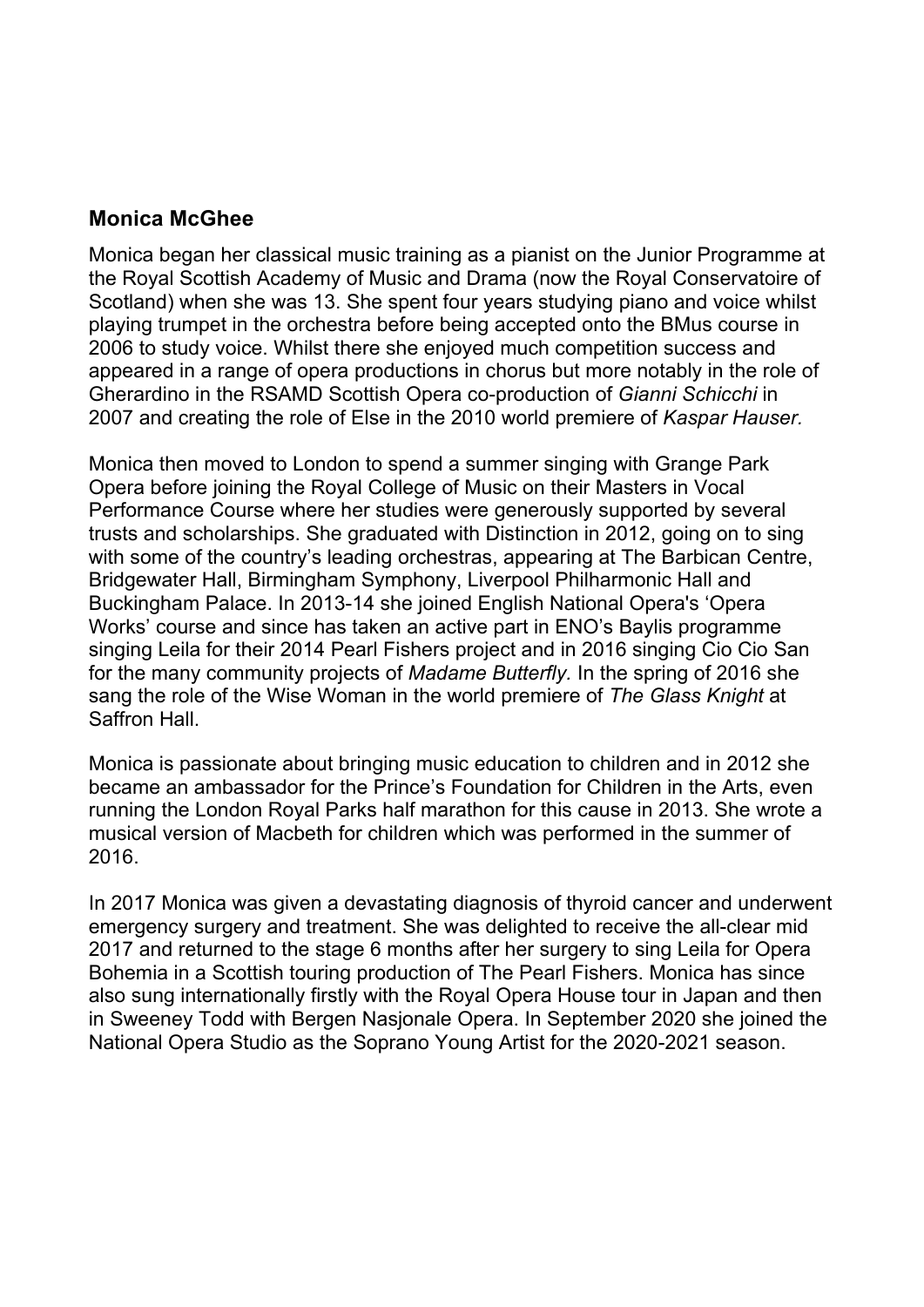## **TIMOTHY NELSON**

Timothy Nelson gained a degree in Physiology from Cardiff University before studying with Peter Savidge at the Royal College of Music International Opera School, where he was awarded the McCulloch Prize for Opera. He was a Jerwood Young Artist at the Glyndebourne Festival; a winner of Bruce Millar Gulliver Prize, the RCM Joan Chissell Schumann Competition and the Gerald Moore Award Singers Prize; and was a recipient of an Independent Opera at Sadler's Wells Postgraduate Voice Fellowship.

Operatic experience includes Nathan in *Pleasure* (Opera North/ROH), Lieutenant Gordon in Silent Night (Opera North), Sid in Albert Herring (The Grange Festival), Antenor in Dardanus (English Touring Opera), Dr Falke in Die Fledermaus (Diva Opera) and multiple roles at the London Handel Festival. He has also covered the roles of Ramiro in *L'Heure Espagnole* and Malatesta in Don Pasquale (Glyndebourne), Belcore in *L'Elisir d'Amore* and Dandini in *La Cenrentola* (Opera North), Demetrius in *A Midsummer Night's Dream* (English National Opera) and Solanio in *The Merchant of Venice* (Welsh National Opera). Future performances include Mustafa in *L'Italiana in Algeri* (Diva Opera) and return to Opera North in the Autumn of 2019.

Recent solo performances include Karl Jenkins *The Armed Man* at the Royal Albert Hall; Handel *Messiah* at the Royal Festival Hall, London Handel Festival and Leith Hill Festival; Rossini *Petite Messe Solennelle* at The Three Choirs Festival; Bach *St Matthew Passion* at Gloucester and Guildford Cathedrals, Mozart *Requiem* at St Martin-in-the-Fields; Haydn *Creation* with the City of Birmingham Symphony Orchestra and the English Haydn Festival; Bach *St John Passion* at Cadogan Hall; Handel Chandos Anthems for London Handel Festival and Bernstein *Mass* at the BBC Proms.

Timothy is grateful for the support of the H R Taylor Trust, The Countess of Munster Musical Trust, The Josephine Baker Trust and the William Gibbs Educational Trust.

Away from singing, Timothy is an avid rugby and cricket fan and a keen golfer. He can often be found on the golf course trying to lower his handicap.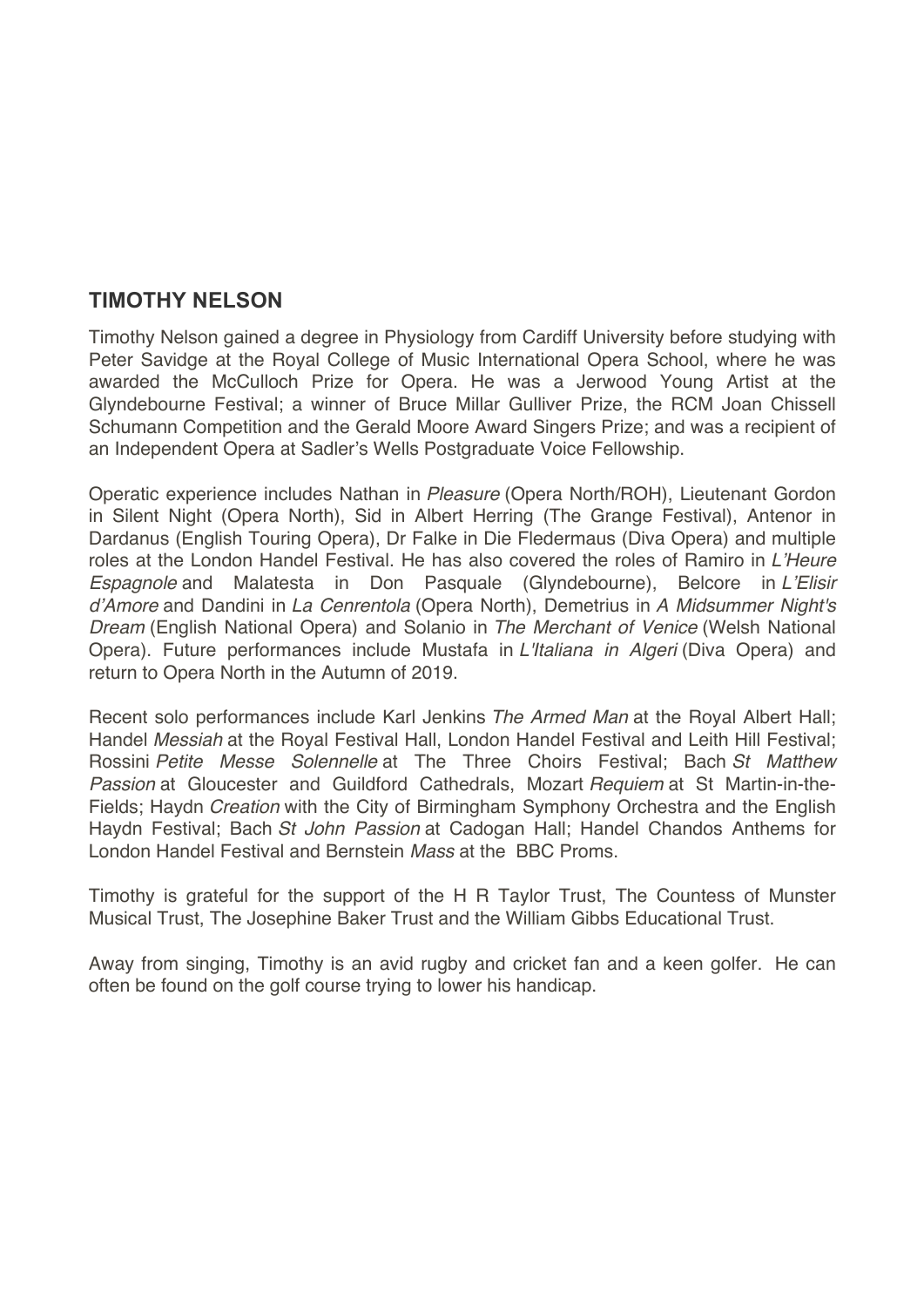### **Annabel Thwaite – pianist**

Recognised as one of the most versatile and charismatic pianists, Annabel has won all the major accompanying prizes, including the prestigious Kathleen Ferrier, Gold Medal, and Richard Tauber Piano Prizes. She has collaborated with renowned artists such as Roberto Alagna, Bryn Terfel, David Kempster, Only Men Aloud!, the Michael Clark Company and Ensemble Midtvest. She studied at the Guildhall School of Music and Drama and also at the Conservatoire National Supérieur de Musique et Danse, Paris. Annabel was the recipient of numerous scholarships including the MBF award for accompanists, and an English Speaking Union scholarship to study at the Ravel Académie, Franz Schubert Institute, Fondations de Royaumont and Académie Villecroze, France.

As a Soloist and Chamber musician, she has toured and performed in many countries, including the USA at Carnegie Hall and Queens College, Walter Hall in Canada, France, Italy, Sweden and Slovenia, and in England, concertos at the Birmingham Symphony Hall and Imperial College, London. As a duo, both with instrumentalists and singers, she has performed at the Royal Albert Hall, Barbican Hall, Cadogan Hall, Wigmore Hall, Bridgewater Hall, Wales Millennium Centre and St. David's Hall, Cardiff. Annabel's discography includes the complete Violin and Viola works of Benjamin Britten for Naxos, named Chamber CD of the Month by BBC Music Magazine. As a film pianist, she has recorded the music for the Hollywood movie Awake and the BBC Jane Austen series Emma while TV appearances include Blue Peter, The Rob Brydon Show and a documentary following a day in the life of Bryn Terfel for BBC 4.

Annabel is passionate about making Classical music more accessible to children and broadcasts her own radio show "Music for you and your little ones" for Meridian Radio every Tuesday morning. She has also given a number of workshops and concerts introducing Lieder to children as part of the Machynlleth, Oxford and Leeds Lieder festivals, Bach to Baby podcasts and a series of concerts in the inaugural York Chamber Music Festival. Future engagements include a recital with Matthew Jones at St David's Hall, Cardiff in November for the opening of the Vale of Glamorgan Festival and an appearance as the accompanist to the 25th Festival of Welsh Male Voice Choirs at the Royal Albert Hall.

# **Aeron Preston – pianist**

Welsh pianist **Aeron Preston** started learning piano at the age of five. Whilst still at school, he won prizes for solo piano playing at the Urdd National Eisteddfod and the National Eisteddfod of Wales He read Music at St John's College, Cambridge, and worked as a secondary school teacher in both the public and private sector.

Aeron now works primarily as an accompanist and repetiteur, accompanying choral societies and solo singers, and playing as a repetiteur for opera productions across Wales and the Marches. He has just gained a Distinction in his PGDip in Advanced Pianoforte Studies (Repetiteur) at the Wales International Academy of Voice, and was a Young Artist repetiteur for 2020/2021 at the National Opera Studio in Wandsworth. He holds the Associateship of the Royal College of Organists, and has recently been appointed organist at St Paulinus' Church, Crayford, and Accompanist to Harlow Chorus.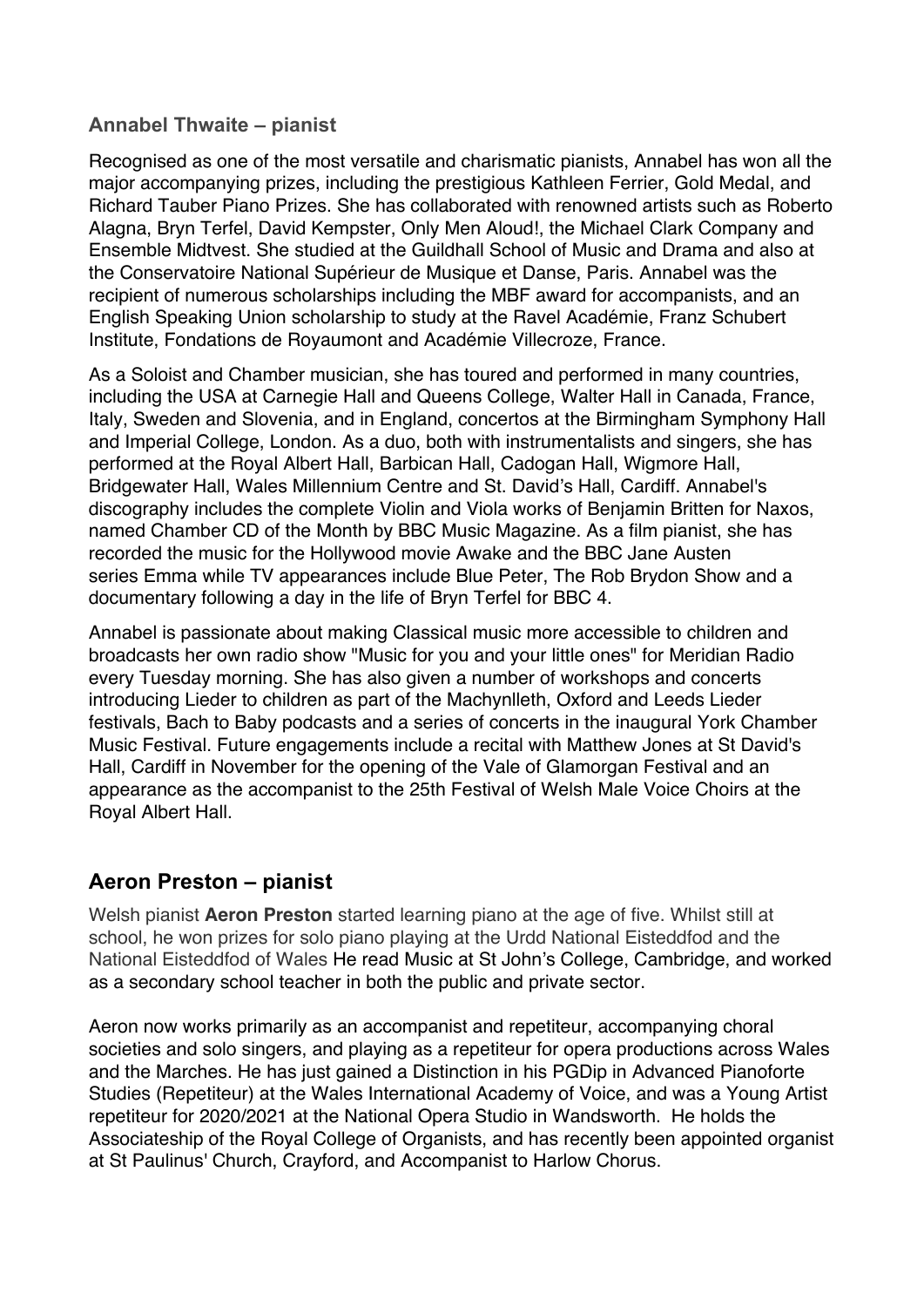# **Dr Edward-Rhys Harry – conductor**

Edward-Rhys Harry works across the UK and internationally as a voice coach, adjudicator, composer, arranger and choral conductor. He comes from Penclawdd, on the North Coast of The Gower Peninsula. Aged 14 he was employed as an organist and also began conducting rehearsals for choirs in local chapels and churches. Edward now conducts and composes for choirs and instrumentalists all over the globe and is in demand for his insightful, humourous and energetic workshops and masterclasses.

No stranger to media work, Edward has directed performances for the BBC TV and Radio, S4C and Sky Sports and has appeared on programmes such as The Apprentice, Dr Who and Sport Relief. He is the Artistic Director of the South Wales Choral Union and 'The Harry Ensemble' – his chamber choir which, through performances and recordings, promotes British choral music overseas. Edward is also Musical Director of Harlow Chorus, the London Welsh Male Voice Choir, the London Welsh Chorale and the Llangollen International Eisteddfod. He is the Conductor-in-Residence of the British Sinfonietta orchestra.

### **HARLOW CHORUS**

**President – Sarah Tenant-Flowers Musical Director – Edward-Rhys Harry Accompanist – Aeron Preston**

Harlow Chorus is a highly successful amateur choir of over 70 voices, celebrating more than 40 years of choral singing. With its regular seasonal programme of high quality concerts, it aims to foster the public knowledge and appreciation of choral music

The Chorus presents four or five concerts a year, performing with professional orchestras and soloists. Performances are usually given in local venues, but in recent years the Chorus has had the opportunity of performing in central London and has undertaken several overseas tours.

As well as the well-known classical composers, its repertoire encompasses lighter programme music (recent concerts featured choruses from Rogers & Hammerstein and film music – Frozen, Zulu, etc). The Chorus also accepts engagements for private functions such as weddings.

Rehearsals are on Mondays from 7.30 to 9.45pm at St John's Arts & Recreation Centre, Old Harlow CM17 0AJ and new singers in all voice parts are welcome. All the information you need is on our website, or just call Ian Hiscock on 01992 441074.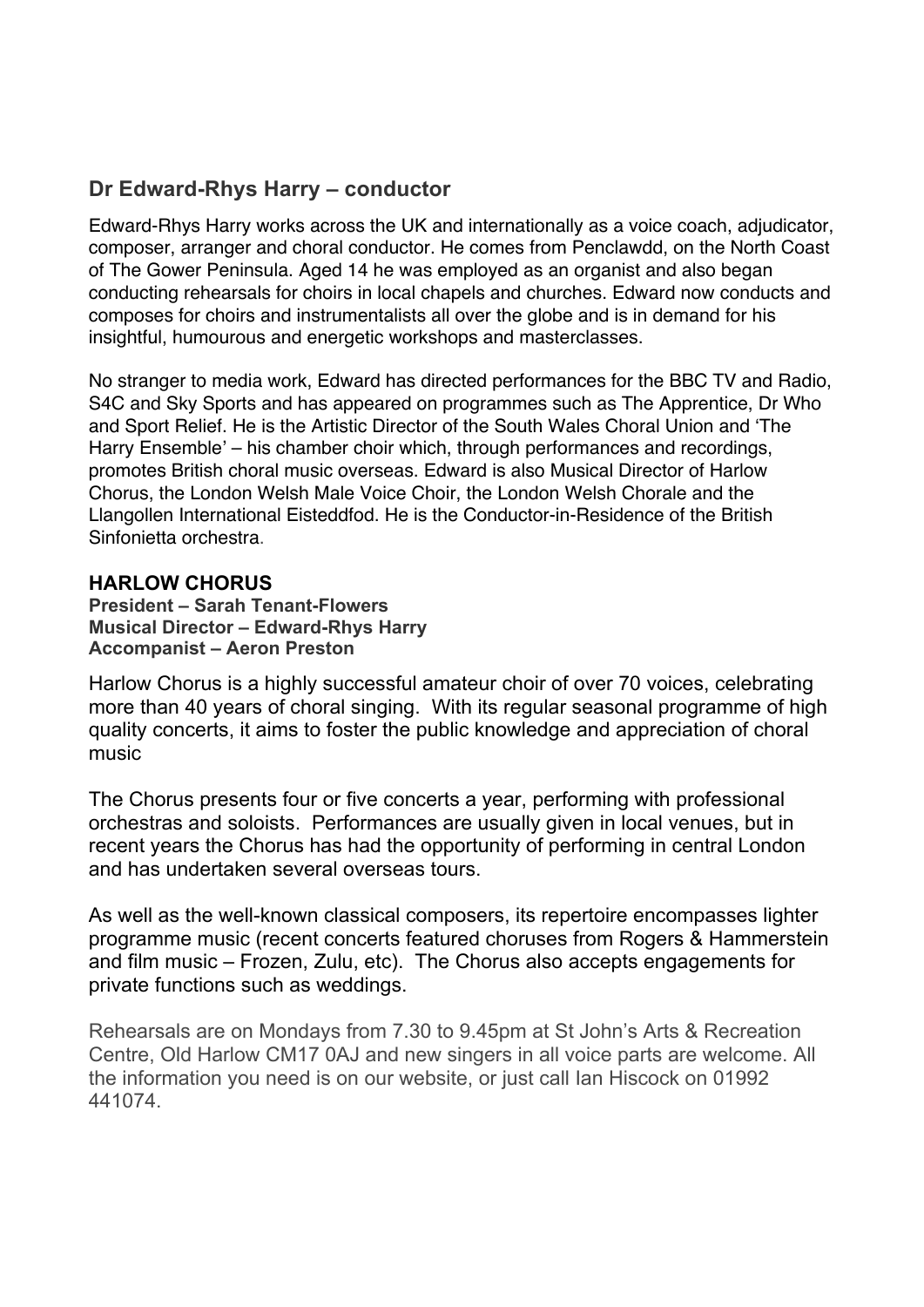**Open Rehearsals** are held each term and the next one is on **Monday 29 November** when we will be singing Christmas concert repertoire. Music is provided so do come along and see what fun we have making music together.

#### **Sopranos**

Emily Bruce, Vicky Calver, Denise Colley, Joanne Fradd, Liz Johnson, Gillian Jones, Maggie Knope, Jenny Matthews, Vicky McNaughton, Katy Morton, Caroline Skinner, Linda Strama, Ceri Why.

#### **Altos**

Barbara Bradbear, Val Brockbank, Jo Buchan, Rosemary Davis, Julia Dimon, Jackie Edwards, Rosie Evans, Fran Griffiths, Margaret Hughes, Vicki Hundley, Lyn Johnson, Claire Jones, Maggie Keeling, Kathleen Lord, Jo Medlock, Helen Millns, Pat Nicholson, Mary Norkett, Chris Patridge, Debbie Pitt, Jane Quinton, Gaynor Tregidgo.

#### **Tenors**

Alex Alma, Vic Knope, Imelda Laybourn, Dave Marshall, Meirion Morris, Richard Perry, Paul Taylor, John Warren.

#### **Basses**

Jonathan Bayly, John Bilton, Colin Bromage, Gavin Buchan, Patrick Dore, Paul Gittens, Ian Hiscock, Victor Knight, Richard Lord, Robin Marshall, Peter Sandell, David Waddoup.

### **Support Us**

The choir receives no public funding so our patrons' support is vital to sustaining what we already do, to encourage future growth and to ensure that our passion for live choral music can thrive. We can provide smaller groups of singers for occasions such as weddings and funerals – call Peter on 07917 693523.

We gratefully acknowledge the publicity afforded by the CM17 Connection magazine and its editor Lorraine Perry. We are also grateful to the Friends of Harlow Chorus for their valued support. From as little as £30 a year Friends can reserve seats for most concerts, receive free programmes and enjoy occasional receptions. Email Vic at friends@harlowchorus.org or visit our website for more information.

### **Friends of Harlow Chorus**

Mr & Mrs James Barrie Angela Barton Jonathan Bayly Val Brockbank Jo & Gavin Buchan Vicky Calver & Jenny Holland Rosemary Coleby Tony Coombs Mr & Mrs Crossley

Peter Davis Beryl Dimon T.M Harnetty Robin Heafford Mr & Mrs Hutchings Mike & Helen Jackson Gavin Johnson & Charlotte Stead Maggie Keeling Carol and Peter Kingston

Vic & Maggie Knope Richard Langstaff Chris Long Stephen and Janet Lye Ian Malcolm Jean Manning Patti & Howard Nicholson Angela Page Mr & Mrs K Tattersall Ruth & John Warren Chris & Rose Waugh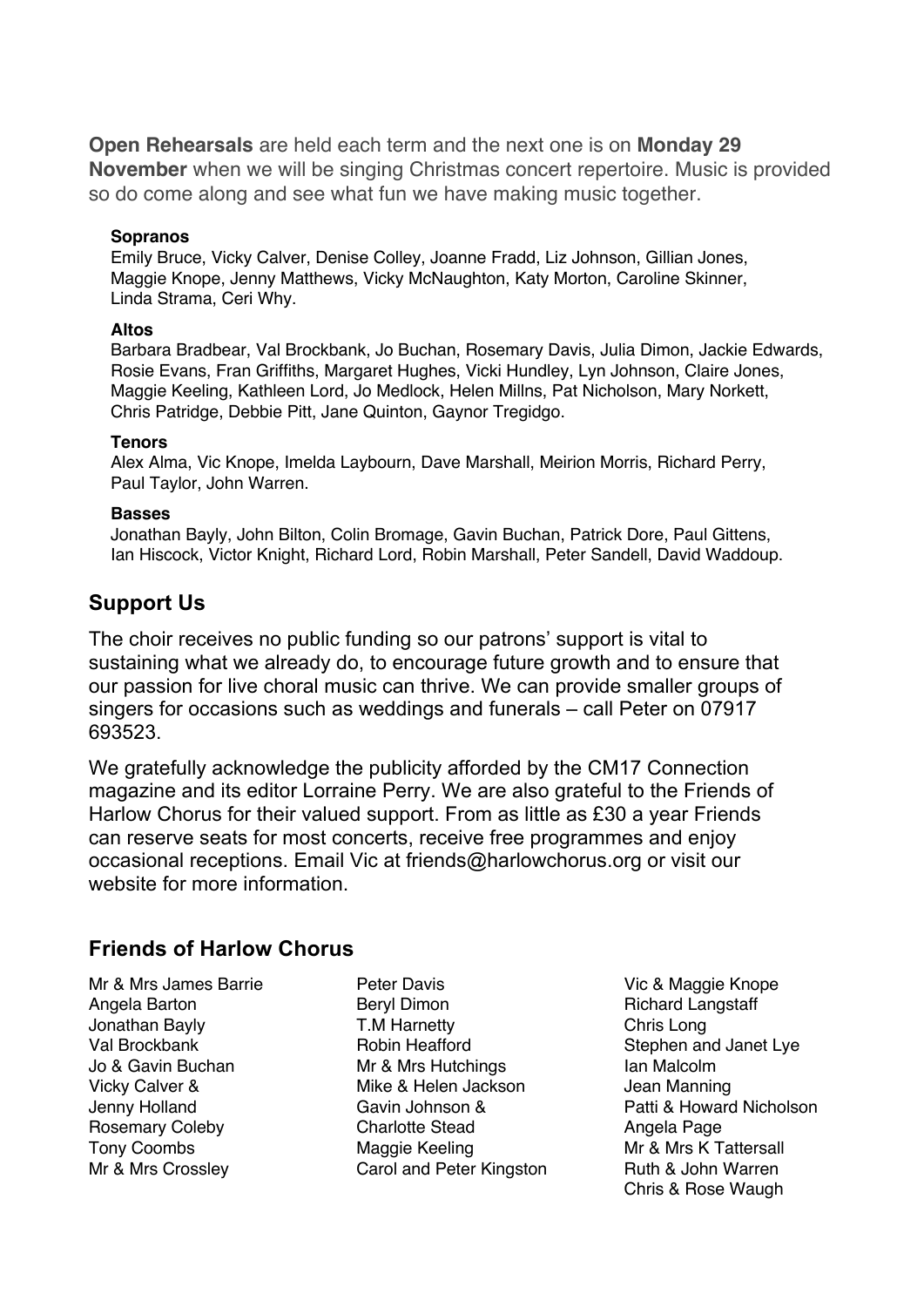

**2021 -2022 Season**

# **Saturday 11th December 2021, 6.00pm St Stephen's Church, Harlow CM18 6QR**

FAMILY CHRISTMAS CONCERT

# **Saturday 26th February 2022, time 10.30am-5.00pm St James the Great, High Wych, Sawbridgeworth CM21 0JB**

COME AND SING with Harlow Chorus

**Saturday 26th March 2022, 7.30pm Chingford Parish Church, The Green E4 7EN**

BEETHOVEN – MASS IN C DVORAK – TE DEUM

**Saturday 16th July 2022, 7.30pm Waltham Abbey Church EN9 1XQ**

SACRED AND PROFANE Motets, madrigals and partsongs

Book concerts online (no fee) at www.ticketsource.co.uk/harlowchorus or, contact Julia on 01277 362440 or tickets@harlowchorus.org.uk